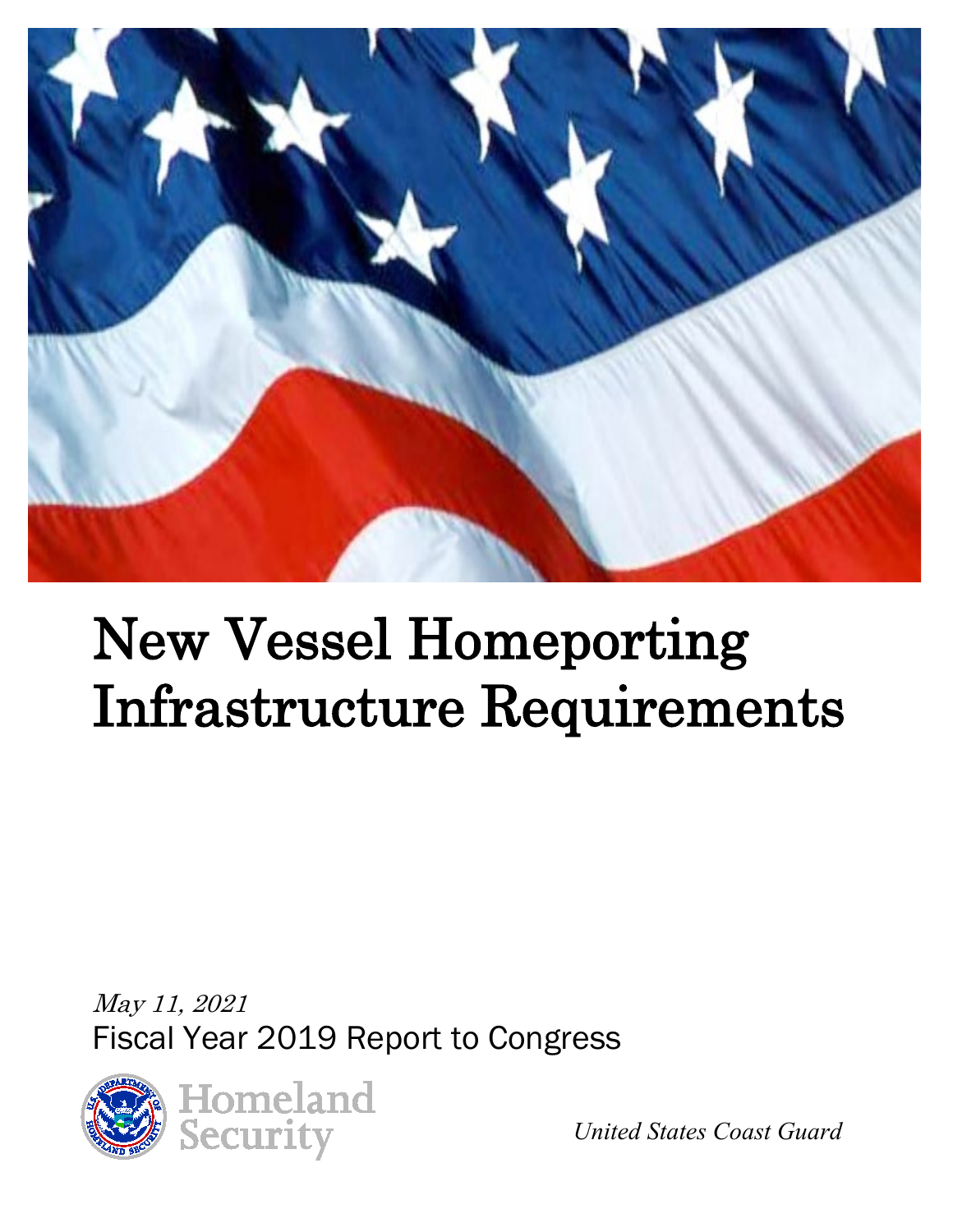## Foreword

#### May 11, 2021

I am pleased to present the following report, "New Vessel Homeporting Infrastructure Requirements," as prepared by the U.S. Coast Guard.

Senate Report 115-283 accompanying the Fiscal Year 2019 Department of Homeland Security Appropriations Act (P.L. 116-6**)**  directs the Coast Guard to provide a report on infrastructure requirements associated with the homeporting of new vessels.

Pursuant to congressional requirements, this report is being provided to the following Members of Congress:



The Honorable Lucille Roybal-Allard Chairwoman, House Appropriations Subcommittee on Homeland Security

The Honorable Chuck Fleischmann Ranking Member, House Appropriations Subcommittee on Homeland Security

The Honorable Chris Murphy Chair, Senate Appropriations Subcommittee on Homeland Security

The Honorable Shelley Moore Capito Ranking Member, Senate Appropriations Subcommittee on Homeland Security

I am happy to answer any further questions that you may have, or your staff may contact my Senate Liaison Office at (202) 224-2913 or House Liaison Office at (202) 225-4775.

Sincerely,

*!)/JI.* 

Karl L. Schultz Admiral, U.S. Coast Guard Commandant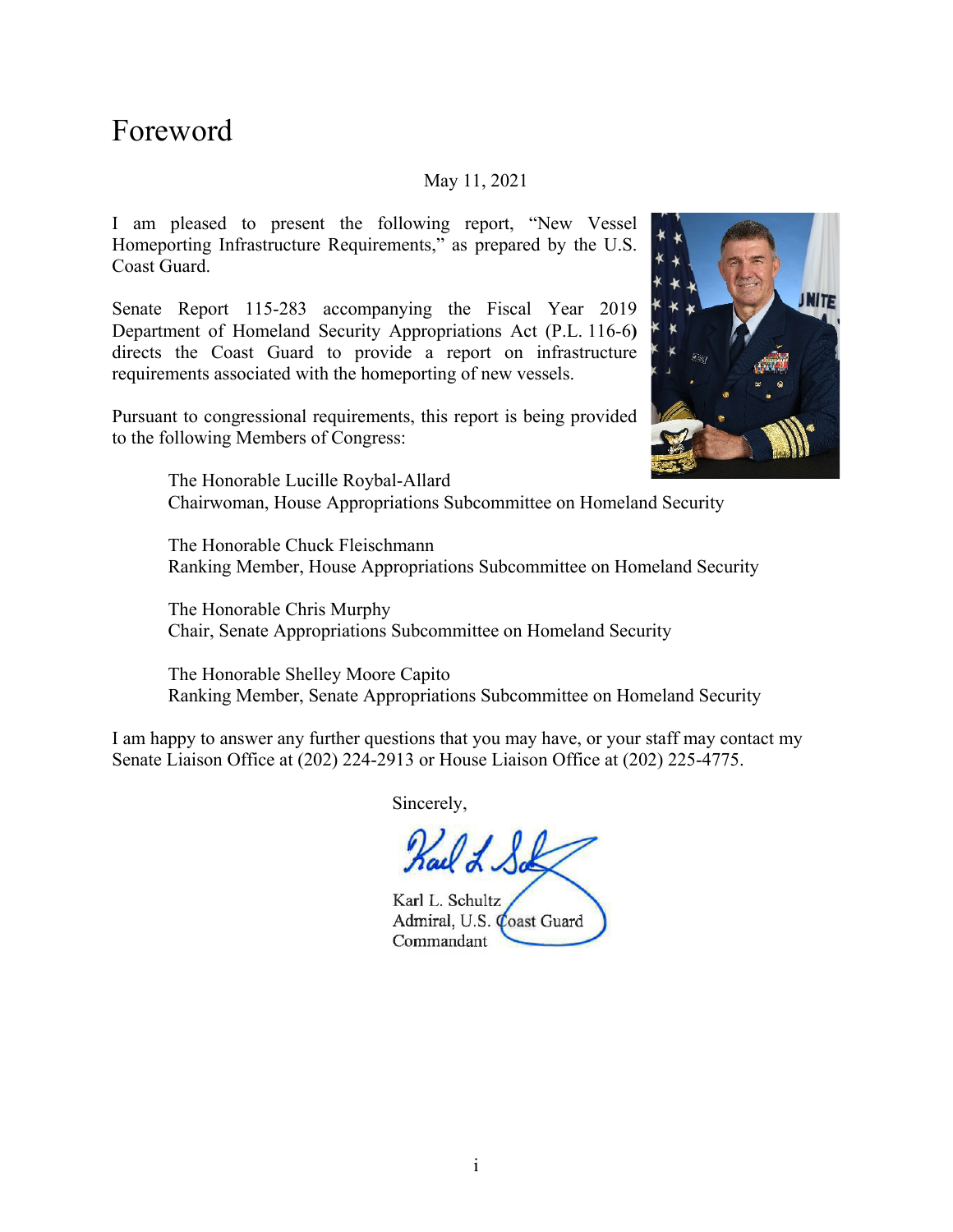

# New Vessel Homeporting Infrastructure Requirements

## **Table of Contents**

| II.  |  |
|------|--|
| III. |  |
|      |  |
|      |  |
|      |  |
|      |  |
|      |  |
|      |  |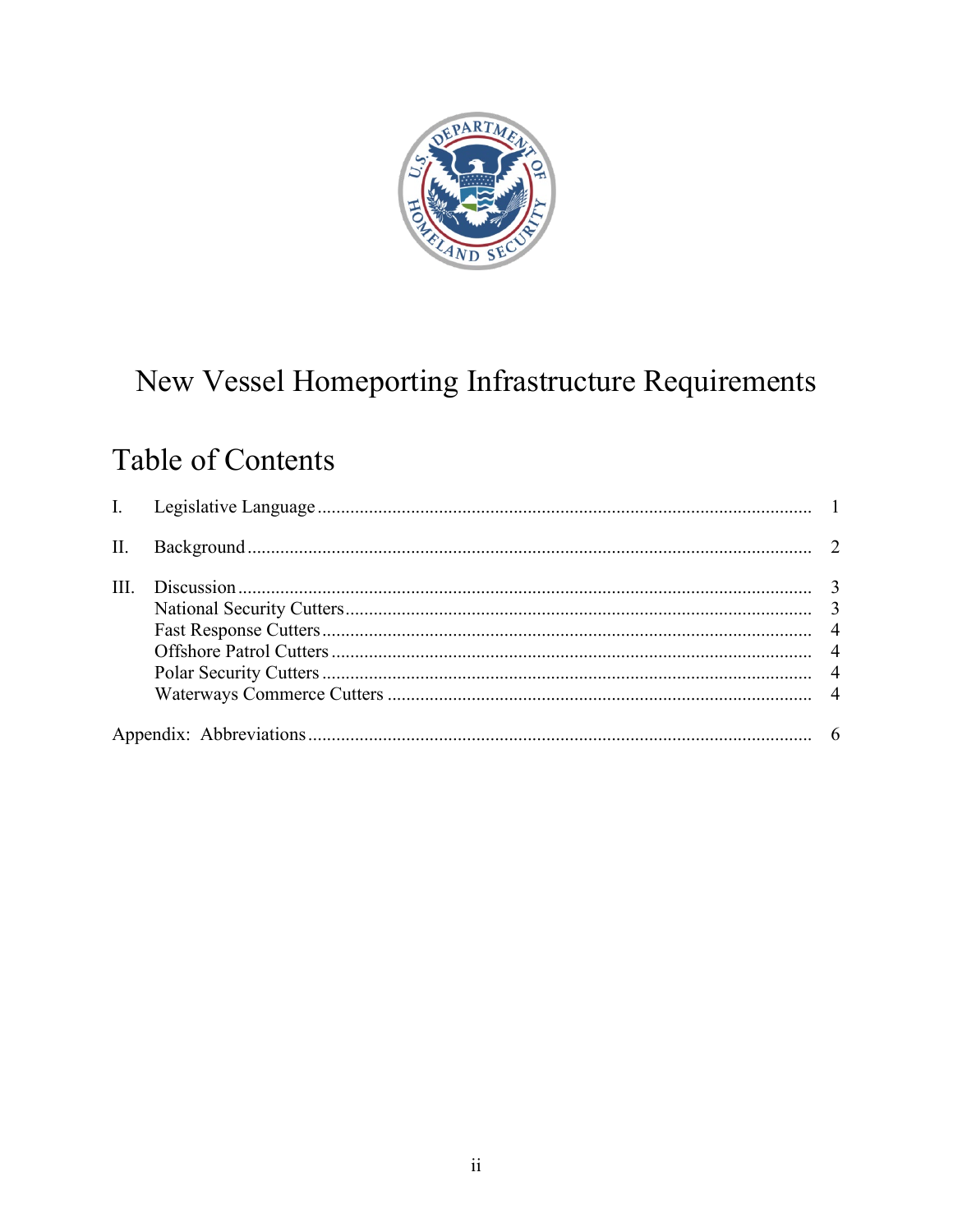## <span id="page-3-0"></span>I. Legislative Language

 Fiscal Year (FY) 2019 Department of Homeland Security Appropriations Act (P.L. 116-6). Senate Report 115-283 states: This document responds to the language set forth in Senate Report 115-283 accompanying the

The Committee supports the current and planned homeport locations for National Security Cutters. However, the Committee recognizes the challenges that replacing the 378-foot Hamilton-class cutter with 418-foot NSCs has imposed on Coast Guard facilities where waterfront space is limited and reiterates the importance of pier availability for Coast Guard cutters and other surface vessels to minimize operational delays or other unnecessary costs that would undermine the Coast Guard's ability to conduct its missions. Therefore, not later than 180 days after enactment of this act, the Coast Guard shall report to the Committee on infrastructure requirements associated with the homeporting of new vessels. At a minimum, the Coast Guard shall assess if major acquisition system infrastructure is required, identify associated funding needs, and provide a plan to address these requirements to the Committee.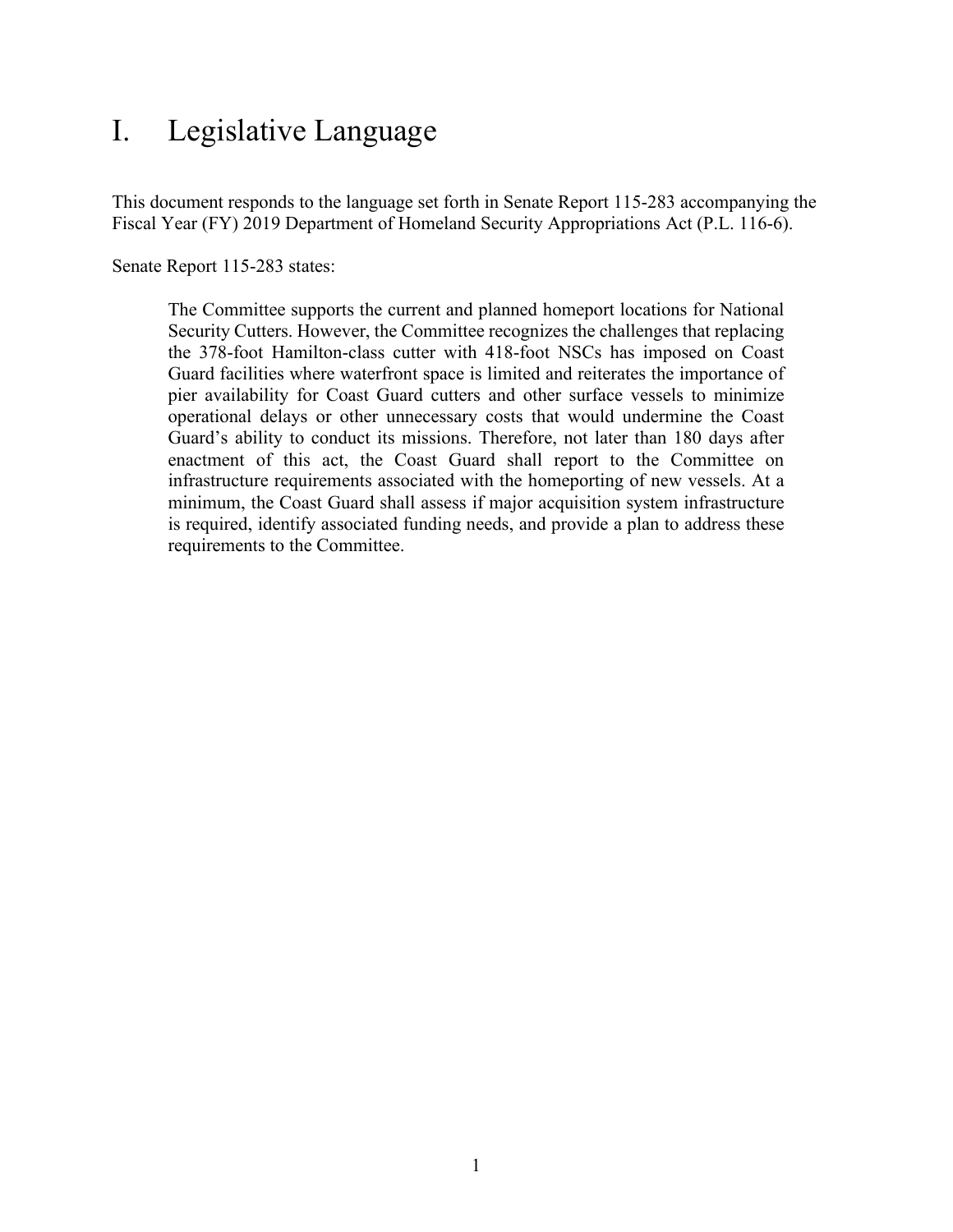## <span id="page-4-0"></span>II. Background

 infrastructure needs at new vessel homeports through the Cutter Homeport Decision Process, housing and personnel support, current and future infrastructure costs, and environmental impacts. Estimated infrastructure costs are developed by conducting feasibility studies that their selected homeports. MASI funding requests are time-phased and are driven by estimated The Coast Guard's shore facility infrastructure requirements for the homeporting of new vessels are developed as part of the formal acquisitions process and are documented in each vessel acquisition program's integrated logistics support plan (ILSP). The Coast Guard identifies defined in Commandant Instruction Manual 3111.1 (series). As part of the homeport decision process, the Coast Guard evaluates candidate homeports on several variables, including mission needs, distance to the primary operating area, logistics and maintenance support, availability of compare the existing infrastructure at each potential homeport to the vessel's infrastructure requirements in the ILSP. The Coast Guard requests Major Acquisition Systems Infrastructure (MASI) Procurement, Construction, and Improvements (PC&I) funding to improve existing infrastructure and to construct new infrastructure, as needed, to accommodate the new cutters at asset delivery schedule dates and projected planning and execution timelines.

Table 1 provides a summary of Coast Guard vessel acquisitions, current and planned, which have or may require MASI PC&I investments.

|                                 | Program         |                  |
|---------------------------------|-----------------|------------------|
| <b>Asset</b>                    | of Record (POR) | <b>Delivered</b> |
| National Security Cutter (NSC)  |                 |                  |
| Fast Response Cutter (FRC)      | 64              |                  |
| Offshore Patrol Cutter (OPC)    | 25              |                  |
| Polar Security Cutter (PSC)     |                 |                  |
| Waterways Commerce Cutter (WCC) | 30              |                  |

 **Table 1: Coast Guard Vessel Acquisitions** 

<span id="page-4-1"></span> $<sup>1</sup>$  POR is eight cutters. Three additional hulls have been appropriated above the POR.</sup>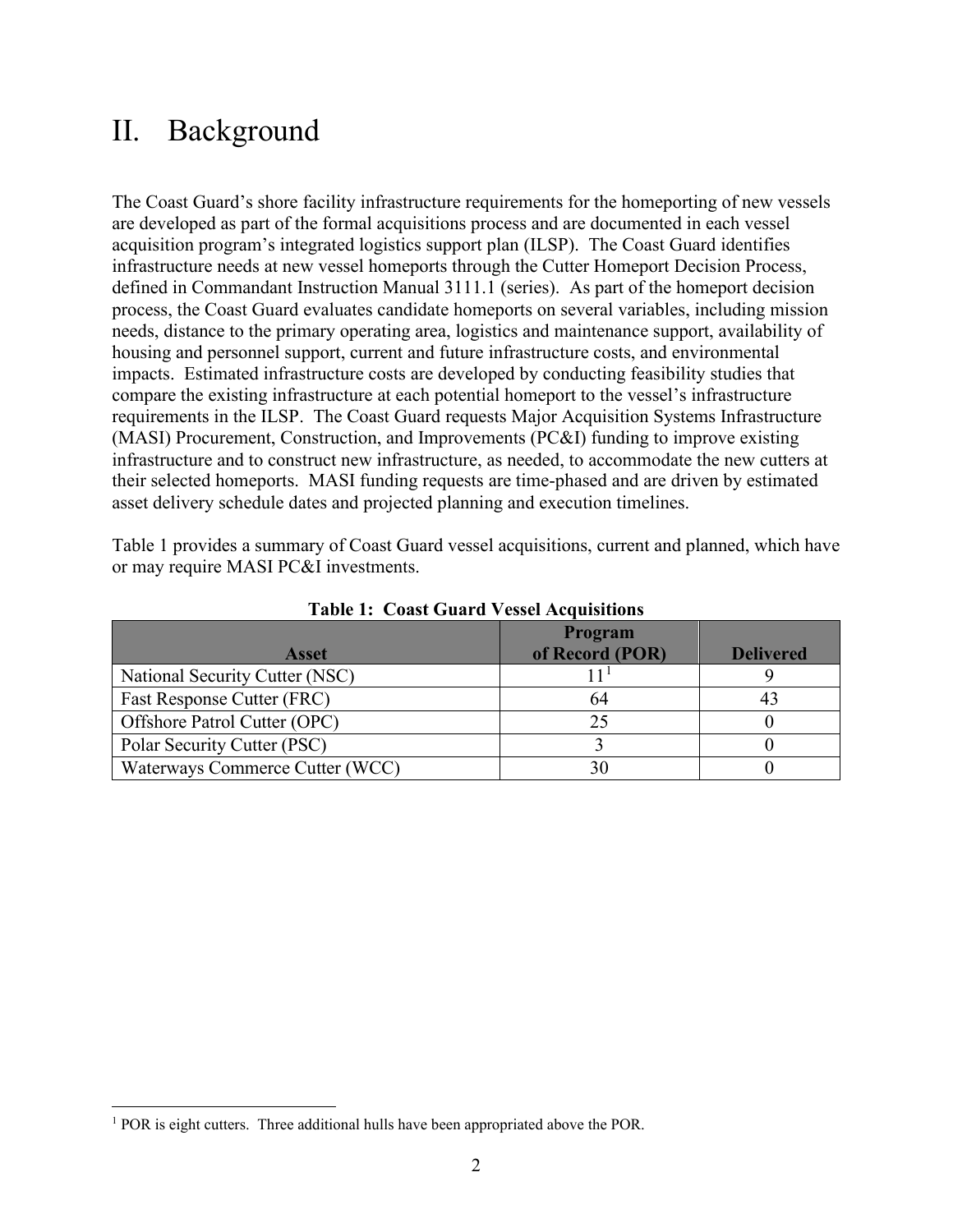## <span id="page-5-0"></span>III. Discussion

 permitting, and construction. The exact schedule and cost of each new vessel homeport infrastructure project varies on the basis of its size, complexity, location, permitting timelines, As a general practice, the Coast Guard requests MASI PC&I funding for new vessels at least 3 to 4 years prior to a planned asset's arrival at each homeport. This funding timeline allows for the completion of engineering and environmental planning, contract solicitation and award, design, and environmental factors. Table 2 provides a summary of new vessel homeport projects currently in progress:

|                |                   | Number of      | <b>MASI</b><br><b>Funding Received</b><br>as of FY 2021 | <b>Additional MASI</b><br><b>Funding Required</b> |
|----------------|-------------------|----------------|---------------------------------------------------------|---------------------------------------------------|
| <b>Asset</b>   | <b>Homeport</b>   | <b>Hulls</b>   | (\$ in millions)                                        | (if applicable)                                   |
| NSC            | Charleston, SC    | 5              | \$26.3                                                  | N/A                                               |
| <b>FRC</b>     | Ketchikan, AK     | $\overline{2}$ | \$7.1                                                   | N/A                                               |
| <b>FRC</b>     | Apra Harbor, Guam | 3              | \$28.0                                                  | N/A                                               |
| <b>FRC</b>     | Astoria, OR       | $\overline{2}$ | \$30.0                                                  | N/A                                               |
| <b>FRC</b>     | Seward, AK        |                | \$30.9                                                  | N/A                                               |
| <b>FRC</b>     | Boston, MA        | 6              | \$47.0                                                  | N/A                                               |
| <b>FRC</b>     | Sitka, AK         |                | \$20.6                                                  | N/A                                               |
|                |                   | 2 OPCs         |                                                         |                                                   |
| <b>OPC/FRC</b> | Kodiak, AK        | 2 FRCs         | \$97.0                                                  | N/A                                               |
| <b>OPC</b>     | San Pedro, CA     | 2              | \$30.0                                                  | N/A                                               |
| <b>OPC</b>     | Newport, RI       | $\overline{2}$ | \$25.0                                                  | To be determined                                  |
| <b>PSC</b>     | Seattle, WA       | 3              | \$102.0                                                 | To be determined                                  |

 **Table 2: New Vessel Homeport Projects in Progress** 

The Coast Guard continues to evaluate homeporting options and associated infrastructure requirements for FRCs, OPCs, and WCCs. MASI funding, if needed, will be requested in advance of asset delivery as the cutter homeport decision process is completed. Additional details on the status of new vessel homeport infrastructure requirements by vessel type are provided below.

#### <span id="page-5-1"></span>National Security Cutters

With MASI funding received in FY 2019 and 2021, the Coast Guard is working to complete the necessary waterfront and shoreside infrastructure improvements required to homeport the last three NSCs at Base Charleston, South Carolina. Related to this effort is the construction of a new pier to replace the current Pier Papa, where the NSCs moor. The new pier was funded in the FY 2019 disaster supplemental, following damages sustained by Hurricane Florence in 2018. Apart from the Charleston NSC homeport, all other NSC homeports have been completed.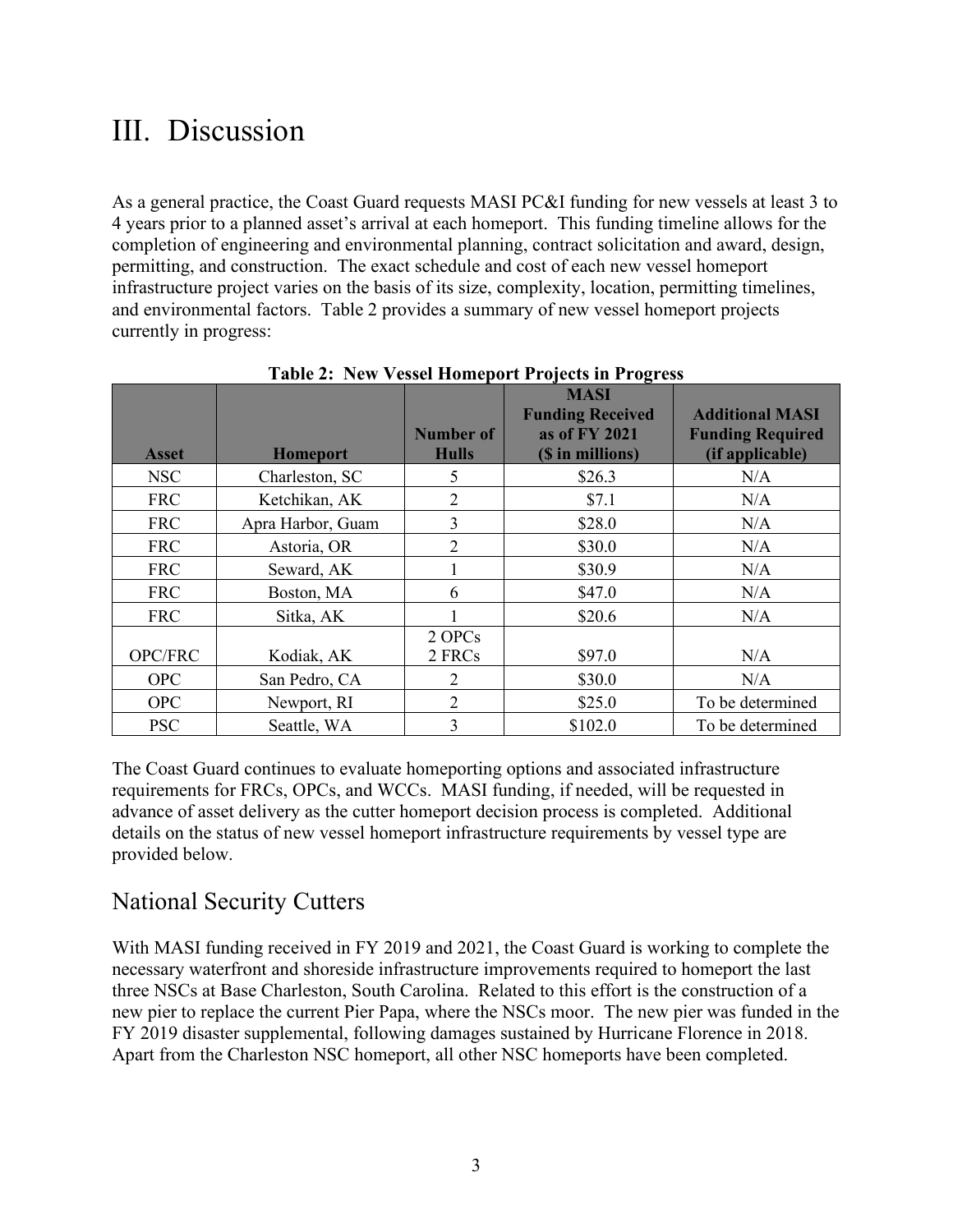### <span id="page-6-0"></span>Fast Response Cutters

 degrees, construction of and/or improvements to waterfront and shoreside facilities to meet ILSP The Coast Guard is working to complete the planning and construction of multiple funded FRC homeports in Ketchikan, Alaska; Apra Harbor, Guam; Sitka, Alaska; Boston, Massachusetts; Astoria, Oregon; Kodiak, Alaska; and Seward, Alaska. Each project requires, to varying requirements. The cost and complexity of these projects vary widely because of multiple factors, including the remoteness and geography of the homeport location, cutter and personnel loading, the presence or lack of collocated Coast Guard infrastructure, availability of real property, environmental requirements, and other factors. Although the Coast Guard endeavors to complete homeport construction prior to the delivery of the asset from the shipbuilder, in some cases, the completion of homeport construction may be delayed. In such cases, the Coast Guard will identify temporary homeports capable of supporting the cutter until the construction of infrastructure at the permanent homeport is complete. As the cutter homeport decision process is completed for remaining FRCs, the Coast Guard will request MASI funding to construct the new homeports.

### <span id="page-6-1"></span>Offshore Patrol Cutters

 Coast Guard intends to homeport two OPCs in Newport, Rhode Island, and received \$25 million engineering and environmental planning process. For other OPC hulls in the POR, the Coast The Coast Guard has awarded the construction of the OPC homeport in San Pedro, California, and is working to complete planning for the OPC homeport in Kodiak, Alaska. Additionally, the in FY 2021 for the first phase of homeport construction. Additional MASI funding will be required to complete the OPC homeport in Newport, and specific cost estimates for subsequent phases of construction will be refined as the Coast Guard progresses through the civil Guard continues to work through the cutter homeport decision process. As the cutter homeport decision process is completed for additional OPCs, the Coast Guard will request MASI funding to construct the new homeports.

## <span id="page-6-2"></span>Polar Security Cutters

 \$102 million in the FYs 2020 and 2021 appropriations for Phase I of the PSC homeport project. The Coast Guard is in the process of conducting engineering and environmental planning for the construction of the PSC homeport at Base Seattle. The Coast Guard has received a total of Funding for Phase I will support the construction and improvement of waterfront infrastructure (i.e., piers, wharfs, bollards/cleats, shore ties, etc.) to accommodate the PSC and associated real property acquisition, dredging, environmental remediation, and relocation of existing operational and support functions at Base Seattle. Additional MASI funding will be required to complete the project, and specific cost estimates for subsequent phases of construction will be refined as the Coast Guard completes requisite planning.

#### <span id="page-6-3"></span>Waterways Commerce Cutters

The Coast Guard is beginning the cutter homeport decision process for WCCs, many of which are expected to replace legacy cutters at existing homeports. As the WCC homeport decision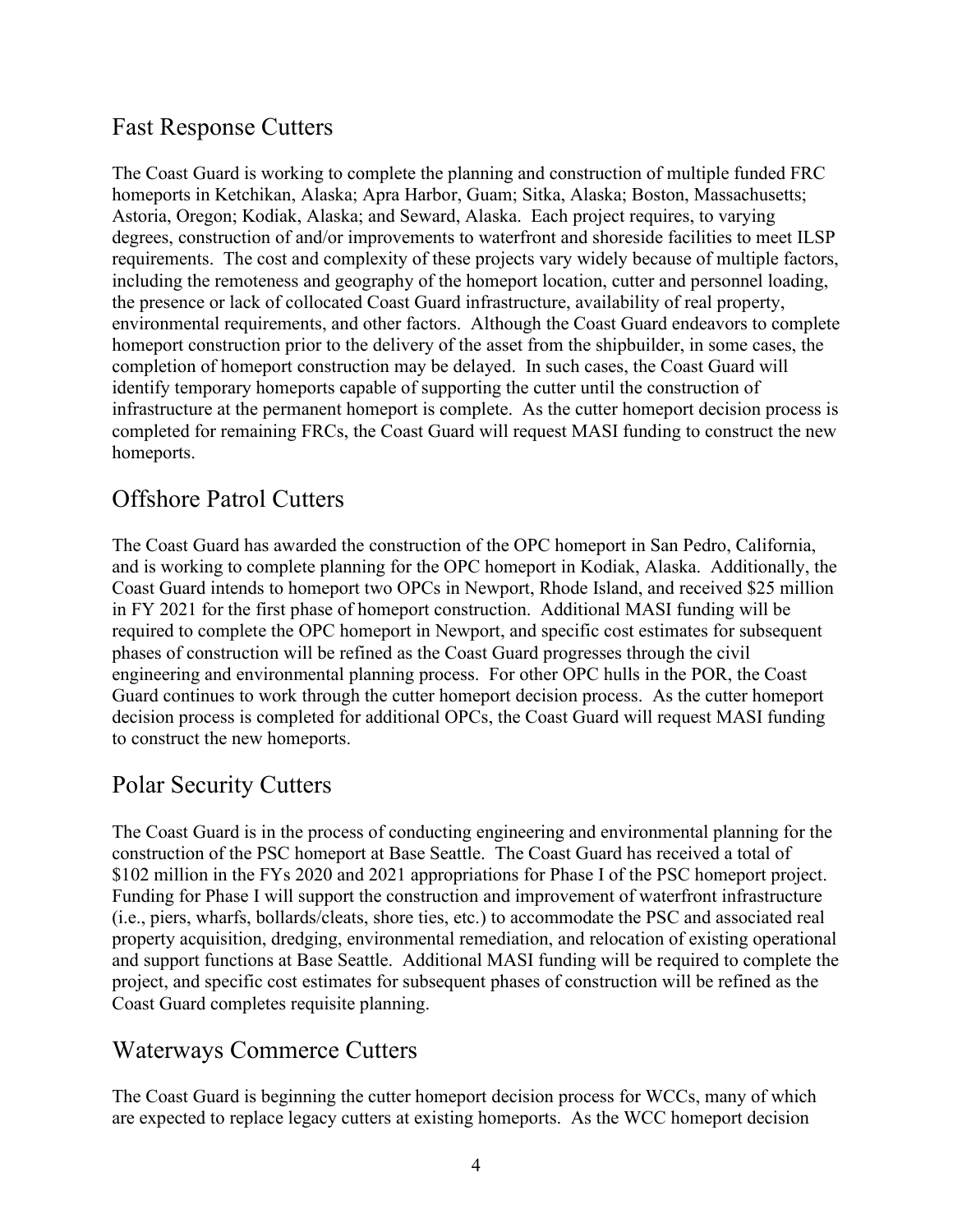process evolves, the Coast Guard will request MASI funding, as needed, to meet cutter ISLP requirements in the assigned homeports.